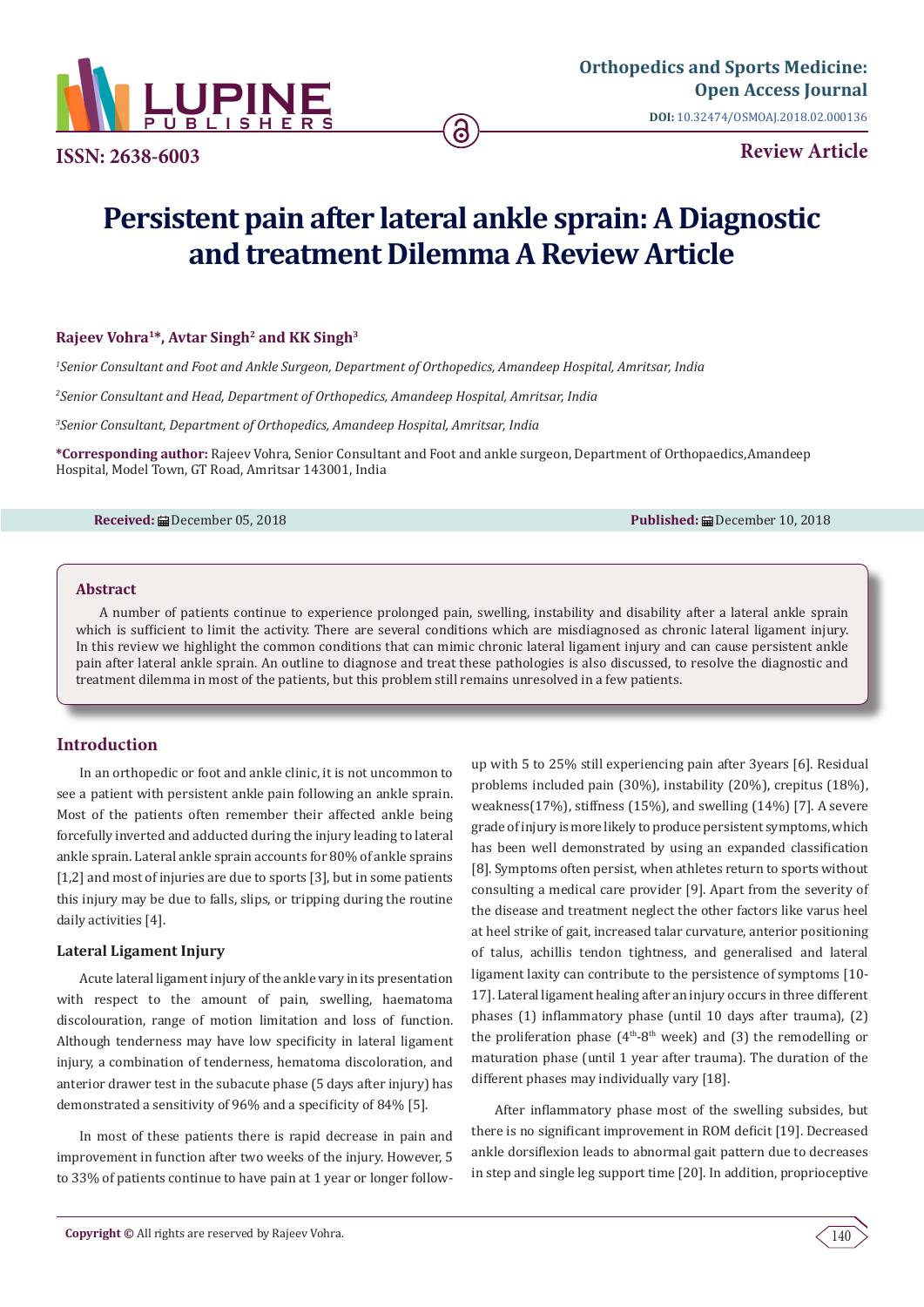function might be deficient because mechanoreceptors are damaged by lateral ankle sprain. In addition to decreased range of movement proprioceptive [21] and postural control [22] deficits have been found in acute ankle sprains. A lateral ankle sprain may result in injuries to the lateral musculotendinous structures, peroneus longus and brevis, resulting in tendon tearing, intramuscular strain, or tendon subluxation [23]. The tibialis anterior and extensor digitorum longus and brevis, thought to eccentrically control ankle plantar flexion may be affected. Both peripheral and central reactions of a muscle response are likely too slow to protect against a sudden inversion force [24]. While the ligament is healing after lateral ankle sprain, the ligamentous collagen sequence change leading to the looseness of the ligament [25].

The treatment of the acute phase is implemented with an aim to reduce swelling, improve range of movements, and allowing weight bearing as tolerated. The use of external supports like laceup braces or semi-rigid braces with functional weight bearing significantly reduce time to work and sport and decrease the incidence of subjective instability [26]. Once the acute phase is over the treatment is directed towards progressive loading and sensory motor training to improve mobility strength, coordination and postural control. An inappropriate treatment, or no treatment, and more severe injuries are likely to cause persistent pain. These patients are likely to have recurrent sprains which cause persistent symptoms. 56% to 74% patients are reported to have recurrent sprains [27-30]. Patients with recurrent sprains present with pain and crepitus in the ankle and with four or more recurrences have an unstable feeling in the ankle [27].

With repeated recurrences patients develop chronic ankle instability, present with repeated episodes of an unstable feeling of giving away. The chronic ankle instability may be mechanical which is caused by ligament laxity or functional which is caused by proprioceptive deficits, neuromuscular deficits, postural control deficits and muscle weakness [31]. Most often both mechanical and functional instabilities co-exist. Mechanical instability leads to increased talocrural anterior translation and internal rotation as compared to the normal side [32-36]. Chronic lateral ankle sprains are often treated as injuries of the lateral ligament of the ankle, without giving due consideration to lateral sub-talar ligaments. Combined ankle and subtalar instability have been well defined and can lead to severe disability [37]. Stress radiography of the ankle including an anterior drawer and talar tilt are useful for determining both subtalar and ankle instability [38,39]. Magnetic resonance imaging can be used to demonstrate the injured ligaments [40]. Mechanical instability of the talocrural and subtalar joints was found in 24% to 68% and 58%and 58% respectively [41-45].

 Proprioceptive deficits, neuromuscular deficits, postural control deficits and muscle weakness lead to functional instability. The alteration of three distinct components: joint position sense, kinesthesia, and force sense has been reported to be responsible for proprioceptive deficits. In a meta-analysis, the patients with

chronic ankle instability displayed deficits in joint position sense when compared with patients without chronic ankle instability [46]. Garn and Newton demonstrated a significant decrease in kinesthesia in the injured side when compared with the normal side [47]. As far as force sense is concerned, different studies have shown correlation between error in evertor torque and chronic ankle instability [48-50]. A significant delay in the reaction time of peroneus muscles point towards the association of neuromuscular deficits with chronic ankle instability [51]. A significant decrease in static postural control have been suggested in chronic instability [52,53].

Ankle instability is primarily a clinical diagnosis and stress radiography might be more appropriate as an adjunctive test for patients for whom the history and physical examination findings are equivocal. MRI has high sensitivity but low specificity in the evaluation of clinical ankle instability [54]. While MRI has value as a screening tool for concomitant ankle pathology, it should not be considered diagnostic in terms of lateral ankle instability [55].

A course of physical therapy is indicated as the first line of treatment to treat chronic lateral ligament instability, whether functional or mechanical. When conservative management is not successful, surgical intervention can be employed successfully with high, predictable rates [56]. The lateral ligament repair is widely accepted as the primary operative treatment for chronic lateral ankle instability. Both arthroscopic and non-arthroscopic techniques used for repairing have yielded good results. Arthroscopy is usually done at the time of lateral ligament repair to rule out any intra- articular pathology, however in the patient without pain and negative MRI arthroscopy may not be necessary [57]. The traditional Brostrom and modified Brostrom-Gould repair are two historically reliable procedures known to provide sufficient biomechanical stability [58-62]. Various techniques like trans-osseous sutures, single and double suture anchors and direct suture to fibular periosteum have been found effective in reattachment of the lateral ligament [63,64]. Recently arthroscopic repair is becoming popular and reattachment of ligament and capsule performed with one or two anchors have shown excellent results [65-68]. These procedures are less invasive and allow faster return to normal and sports activities. In a recent systematic review comparing open and arthroscopic lateral ligament repair for chronic ankle stability both procedures were found to be equally reproducible and safe [69]. Whether the repair is done arthroscopically or by open method, arthroscopy at the time of repair is usually done to rule out associated intraarticular lesions often found in 63-95% of the cases [70-74]. In order to accelerate the recovery process and provide extra stability particularly in high level athletes augmentation of the repair by transferring of half of the peroneus brevis to the fibula [75], or an internal brace has been recommended [76].

In certain subgroups such as heavier athletes, revision cases and patients with ligamentous laxity, hindfoot varus, or inadequate residual ligament for direct repair, ligament repair is not possible or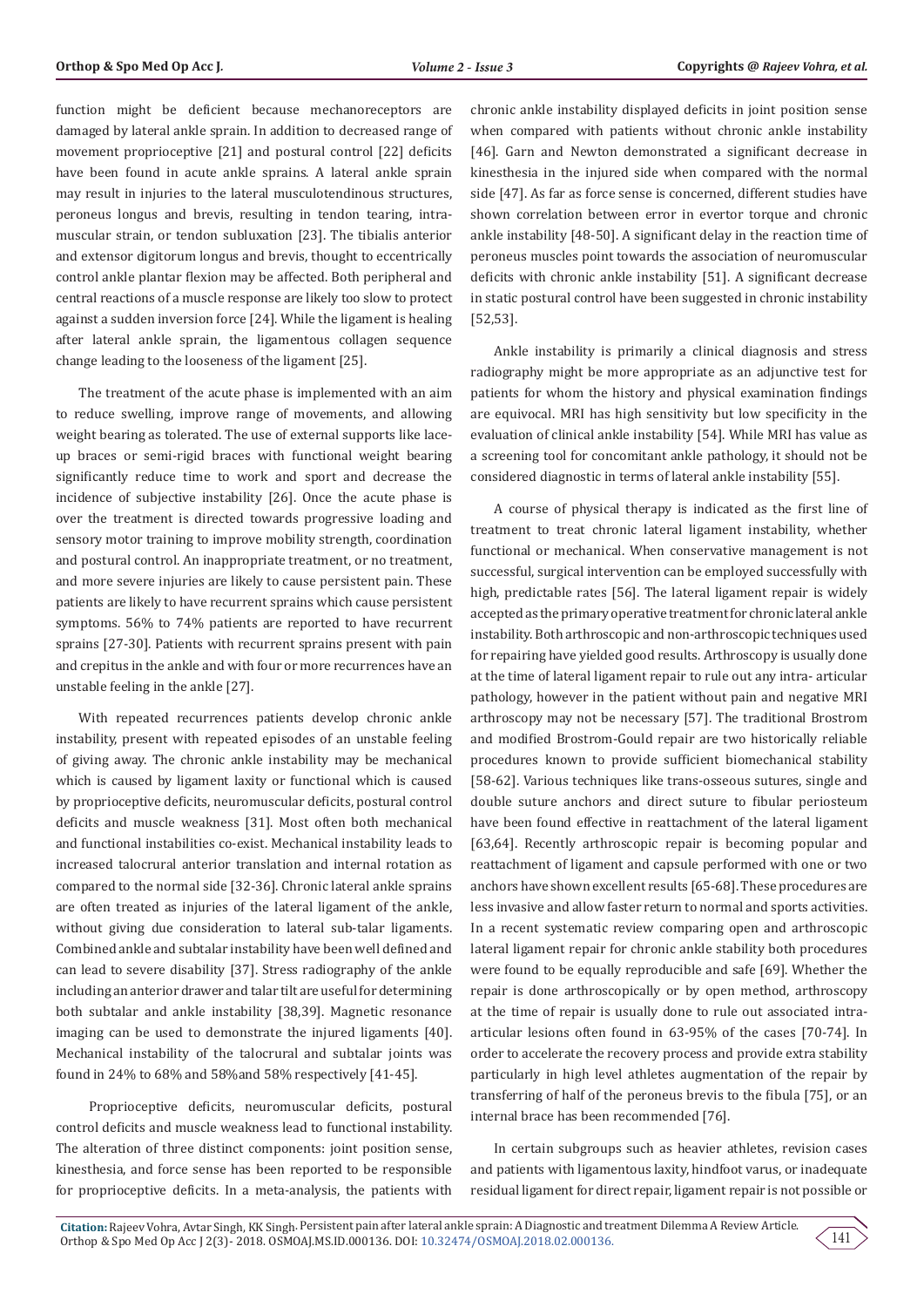inefficient. Historically several non-anatomic techniques requiring sacrifice of local tissues or peroneal tendons, like Evans [77], the Chrisman-Snook [78], the Watson-Jones [79] and the Castaing procedure [80] have been used in these situations. Nonanatomic procedures have largely been abandoned because of excessive peroneal weakness, stiffness of the subtalar joint and ankle degeneration [71,81]. Recently anatomic ligament reconstruction using free autograft or allograft tendons has become popular in these circumstances. This reconstruction re-creates the anatomic orientation of anterior talofibular ligament and calcaneofibular ligament and provides the required ankle stability [82-85].

#### **Other Ligamentous Injuries**

Chronic lateral ankle sprains are often treated as injuries of the lateral ligament of the ankle, without giving due consideration to the other ligaments around ankle like lateral sub-talar ligaments, syndesmotic ligaments and deltoid ligament. Combined lateral ankle ligament and syndesmotic Injuries do occur when an external rotation injury accompanies an ankle inversion, although external rotation remains the most common mechanism associated with syndesmotic injury [86]. It has been reported that a high-grade injury to the syndesmosis is typically associated with minimally traumatized lateral ankle ligaments, where as a lowgrade injury may be associated with concurrent low- and high-grade lateral ligament sprains [87]. In a cross-sectional MRI study 20.3% athletes referred for MRI after suffering an acute ankle sprain had evidence of syndesmotic injury regardless of lateral ligament involvement [88]. In the presence of supra-malleolar edema and pain with passive dorsiflexion and external rotation of the ankle syndesmotic injury should be suspected. A chronic, symptomatic and an unstable syndesmosis on stress tests and/or arthroscopy needs syndesmotic reduction and fixation, by screws, suture buttons, or a combination of the two [86]. In the presence of frank diastasis open debridement and reconstruction using fixation or reconstruction of ligaments using hamstring autografts or allografts, or peroneus longus had been suggested [89-91]. In neglected cases with severe incongruity, or a recurrence of diastasis after removal of fixation arthrodesis of the distal tibiofibular joint remains another option, however ankle arthritis and pain following arthrodesis remains a genuine concern [92-94].

Because of the internal talar rotation related with lateral ankle instability, many athletes with significant lateral ligament injury have been found to have deltoid ligament abnormality on arthroscopy and MR imaging [95,96]. In patients with combination of chronic ankle instability and medial and lateral ankle pain 40% of patients are found to have deltoid injury [97]. Tibiocalcaneal component of the deltoid complex is most commonly involved, but in some patients additional avulsion of the deep anterior tibiotalar component is reported [97]. Ankle repair of both sides of the ankle is required in these cases to provide adequate stability.

## **Impingement Syndromes**

Following an inversion injury of the ankle a combination of lateral ligament injury and anterior inferior tibiofibular ligament may lead to inflammation in proximity of the healing ligaments and subsequent synovitis and scar tissue formation [98]. The entrapment of this hypertrophic soft tissue or torn and inflamed ligaments in the lateral gutter and anterolateral ankle joint produces ankle pain due to anterolateral ankle impingement [99]. Anterolateral impingement is suspected in the presence of tenderness at the joint line lateral to peroneus tertius [100] and can be further assessed by MR imaging which can detect the presence of anterolateral soft tissue pathology as well as rule out associated pathologies like osteochondral lesions, loose bodies and stress fractures [101-103]. Currently open resection for anterolateral impingement has been replaced by arthroscopic resection due to complications as low as 3.5% with arthroscopy [104,105].

#### **Peroneal Tendon Injuries**

Following an excessive ankle inversion apart from injuries to lateral ligament, subtalar, medial and syndesmotic structures, injuries to peroneal tendons can occur. A variety of peroneal tendon pathologies like tenosynovitis, fraying, longitudinal fissuring, partial and full-thickness tears, ruptures, and peroneal tendons subluxations and dislocations have been reported [106]. Persistent posterolateral or posterior hindfoot pain, swelling, tenderness and thickening along the peroneal tendons should prompt the surgeon to consider peroneal tendon pathology as a possible contributor to pain [107]. Pain with resisted eversion, passive inversion stretches and resisted plantar flexion of first metatarsal is present on clinical examination [108]. In the presence of peroneal tendon instability patients report a snapping and popping or giving way in the ankle and subluxation can be recreated via forced dorsiflexionor resisted plantar flexion and inversion [109]. Longitudinal and acute tears of the peroneal tendons require debridement, tubularization, or end to end repair [107]. When one of the peroneal tendons is irreparable the surgical options include tenodesis to the adjacent functional tendon or bridging the defect using allografts or autografts, and the salvage of both irreparable tendons may require allografts or autografts, or tendon transfer [110]. A variety of surgical methods available for peroneal tendon subluxation or dislocation include enhanced repair of the superior peroneal retinaculum, transposition of soft tissues, tendon rearrangement, bone blocking and groove deepening [111-115].

#### **Osteochondral Lesions**

Osteochondral lesion of the ankle is another common injury following an ankle sprain, caused by rotation of talus in the ankle mortise during inversion injury [116]. An ankle positioned in inversion and dorsiflexion predisposes for an osteochondral lesion on the lateral side, while medial lesions occur mostly with the ankle positioned in inversion and plantar flexion [117]. Osteochondral lesions associated with chronic lateral ankle instability are larger (150mm2 or larger) in ankles without chronic lateral ankle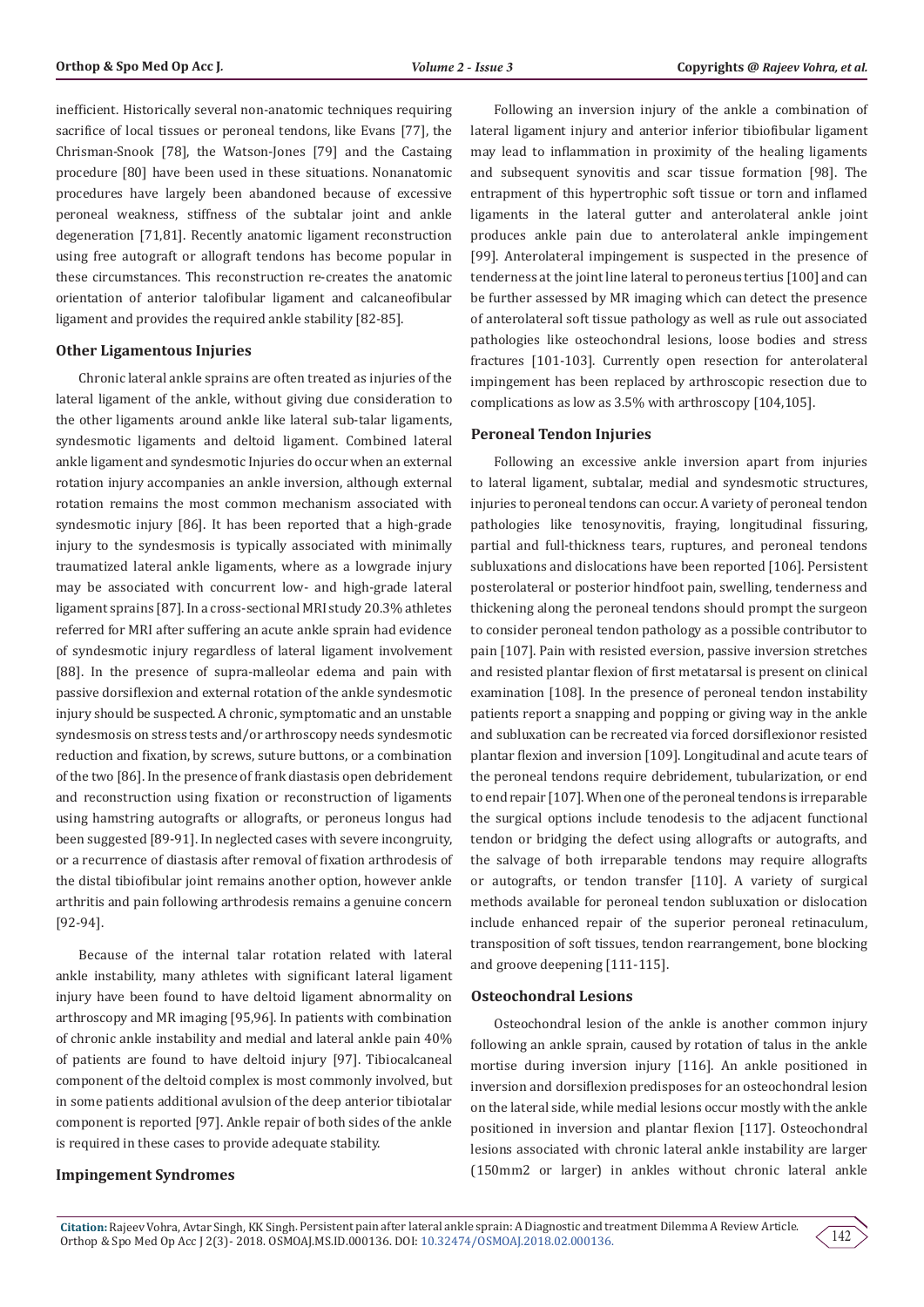instability, and additional chondral lesions at the tip of the medial malleolus and the tibia plafond [118]. Osteochondral lesion of the ankle should be suspected when symptoms like dull and deep ankle pain, swelling, restriction of ankle movements, locking or crepitus persist following treatment of ankle inversion injuries. Because clinical findings are mostly non-specific imaging is often required to establish the diagnosis and accurately describe the anatomy of the lesion. Radiography alone is insufficient to detect all lesions and cannot provide the necessary details required to plan the treatment. Most often CT Scan, or MRI or a combination of both is required to establish the precise characteristics of the lesion and classify it. CT Scan provides information about the size shape and displacement of bony injury and MRI is used to evaluate the cartilage [119,120]. MRI can detect articular injury with morphological abnormality, but degenerative changes without morphological change are missed even in MR imaging. Arthroscopy allows the surgeon to diagnose such lesions by probing the articular surface and feeling for fissures [121]. In a study sensitivity and specificity for detecting an OCD with arthroscopy were 100 and 97%, respectively, and sensitivity and specificity values for MRI were 96 and 96%, and 81 and 99 % for CT [122]. Size, location, type, stability, displacement, and containment of the lesion are important factors in deciding the treatment [123].

 Asymptomatic lesions or the lesions detected incidentally are kept under observation. Minimally symptomatic lesions may be treated non-operatively with rest, ice and temporarily reduced weight bearing [124]. For lesions up to 15mm in diameter reparative strategy by marrow stimulation using microfracture technique is recommended which is often performed arthroscopically [125-127]. Large cystic lesions with more or less intact cartilage are amenable to retrograde drilling to induce subchondral revascularization and stimulate new bone formation, and when lesions are difficult to approach due to their location antegrade transmalleolar drilling may be used [127-130]. Choi et al. [131] assessed the effect of the size of the lesion on the clinical outcomes and patients with lesions more than 15mm in diameter had worst outcomes [131]. A number of replacement surgeries which are done arthroscopically or performed through open surgery, depending upon the size and location of the lesion are available for larger lesions. These options include osteochondral allograft transplantation [132], osteochondral autograft transplantation [133], autologous chondrocyte implantation [134], matrix induced chondrocyte implantation [134,135], juvenile articular cartilage transplantation [134,136], particulated autograft cartilage implantation [137].

#### **Osseous Injuries**

During inversion injury of the ankle anterior talofibular ligament is mostly ruptures in its mid substance but in some cases this mechanism of injury can lead to avulsion fractures of distal fibula or talus [138]. Haraguchi et al. [139] noted avulsion fractures in 26% of the patients with severe inversion injury, with a 36% nonunion rate after conservative treatment, but comparable between

avulsion fracture groups and ligament rupture groups [139]. Large gaps in avulsion fracture of lateral malleolar tip may cause chronic pain and instability [140]. Symptomatic ossicles without instability may require excision [141]. In the presence of instability the symptomatic ossicles need excision and concomitant repair of lateral ankle ligaments [142]. In a recent study of 10 patients with avulsion fractures of lateral malleolar tip explored arthroscopically after a mean of 7.7 days (range 2-17 days) of injury, anterior talofibular ligament and calcaneofibular ligament were found to be attached to the avulsed fragment. The authors suggested primary fixation with screws and found it to be an efficient treatment to restore function and stability [143].

An inversion injury can cause avulsion fracture of lateral process of talus through lateral talocalcaneal ligament attachment [144]. Up to 40% of lateral process fractures are missed on initial presentation [145]. Tenderness anterior and inferior to the lateral malleolus should raise the suspicion for this fracture. If there is a high index of suspicion, then CT Scan or MRI scan should be done to establish the exact diagnosis. Neglected or insufficiently treated fractures can cause long term disability [146,147]. Complications of fractures of lateral process of talus include severe degenerative subtalar arthritis, nonunion, and impingement on calcaneus and fibula due to overgrowth of the lateral process. Large displaced fractures involving articular surface need open reduction and internal fixation, and non-reconstructible fragments need to be excised [144,148]. In a chronically neglected fracture with arthritis of subtalar joint, subtalar fusion may be required [148].

Avulsion fracture of the anterior process of the calcaneus is another supination injury which is often missed in the initial stages [149]. Dorsal attachment of bifurcate ligament can cause this avulsion fracture [150]. Extensor brevis muscle attachment lateral to bifurcate ligament can also cause large wedge or flake shaped avulsion fracture [151]. Most injuries heal uneventfully, and in patients with persistent complaints resection of small avulsion fracture carries a minimal risk and appears to have a significant benefit [150]. Dorsal talar and navicular avulsion fractures are uncommonly seen in patients presenting with lateral ankle sprain [152]. Dorsal talonavicular ligament and the anterior tibiotalar ligament when injured can avulse causing a small bony injury [153]. Most injuries do not warrant any specific treatment but missed diagnosis can be an overly concern that a fracture was missed, which can lead to confusion and anxiety [153,154]. It is important to palpate dorsal surface of talus and navicular in patients presenting with lateral ankle sprain to avoid missing these injuries.

Avulsion fracture of the base of the fifth metatarsal is another common osseous injury associated with inversion injury of the ankle. It is due to forces exerted on the base by the attachment of the peroneus brevis and lateral aponeurosis [155]. Most fractures heal with a walking boot or cast. Neglected or inappropriately treated injuries may lead to painful non-unions, which require excision of the small fragment and repair of the peroneus brevis and fixation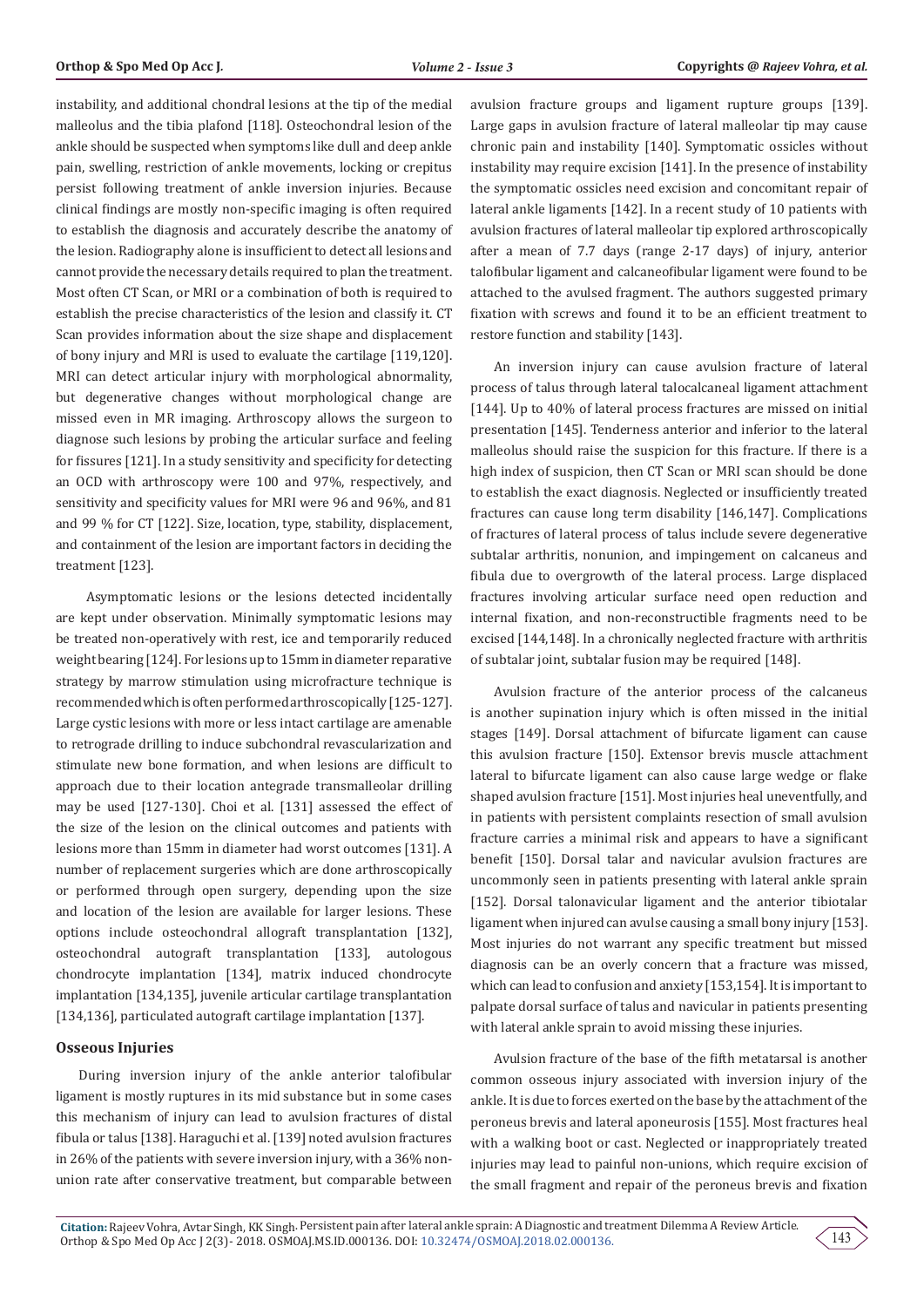and grafting of the large fragments [156].

#### **Sinus Tarsi Syndrome**

Pain directly over the sinus tarsi following an inversion injury of the ankle may be due to sinus tarsi syndrome. Interosseous ligament injury, hypertrophy of the synovium, or hypertrophy

# **Conclusion**

of the fat resulting in impingement of the neural plexus are the possible reasons for the pain [144]. Pain relief after an injection of local anaesthetic into the sinus tarsi can be diagnostic as well as therapeutic. Open or arthroscopic debridement of the contents of the sinus tarsi is required sometimes.



An inversion injury of the foot may cause damage to a number of important structures apart from lateral ligament of the ankle. It is essential to have a sound anatomical knowledge of the foot and ankle and a routine examination should include the palpation of various structures as shown in the Figure 1. A structured examination of ligaments, osseous, chondral, muscular and tendinous structures around the lateral malleolus is suggested to locate the exact cause of pain. It is not uncommon to have combined injuries of the abovementioned structures in one individual. Apart from the systematic examination MRI is a very helpful in reaching the exact diagnosis. In spite of increase in knowledge of the foot and ankle anatomy and advances in imaging techniques the problem of persistent pain after lateral ankle sprain still remains in a few cases.

# **References**

- 1. [Gerber JP, Williams GN, Scoville CR, Arciero RA, Taylor DC \(1998\)](https://www.ncbi.nlm.nih.gov/pubmed/9801078)  [Persistent disability associated with ankle sprains: A prospective](https://www.ncbi.nlm.nih.gov/pubmed/9801078)  [examination of an athletic population. Foot Ankle Int 19\(10\): 653-660.](https://www.ncbi.nlm.nih.gov/pubmed/9801078)
- 2. [Woods C, Hawkins R, Hulse M, Hodson A \(2003\) The football association](https://www.ncbi.nlm.nih.gov/pubmed/12782548)  [medical research programme: An audit of injuries in professional](https://www.ncbi.nlm.nih.gov/pubmed/12782548)  [football: An analysis of ankle sprains. Br J Sports Med 37\(3\): 233-238.](https://www.ncbi.nlm.nih.gov/pubmed/12782548)
- 3. [Fong DT, Hong Y, Chan LK, Yung PS, Chan KM \(2007\) A systematic review](https://www.ncbi.nlm.nih.gov/pubmed/17190537)  [on ankle injury and ankle sprain in sports. Sports Med 37\(1\): 73-94.](https://www.ncbi.nlm.nih.gov/pubmed/17190537)
- 4. [Braun BL \(1999\) Effects of ankle sprain in a general clinic population](https://www.ncbi.nlm.nih.gov/pubmed/10101985) [6 to 18 months after medical evaluation. Arch Fam Med 8\(2\): 143-148.](https://www.ncbi.nlm.nih.gov/pubmed/10101985)
- 5. [van DijkCN, Lim LS, Bossuyt PM, Marti RK \(1996\) Physical examination](https://www.ncbi.nlm.nih.gov/pubmed/8951015) [is sufficient for the diagnosis of sprained ankles. J Bone Joint Surg Br](https://www.ncbi.nlm.nih.gov/pubmed/8951015) [78\(6\): 958-962.](https://www.ncbi.nlm.nih.gov/pubmed/8951015)
- 6. [van Rijn RM, van Os AG, Bernsen RM, Luijsterburg PA, Koes BW, et al.](https://www.ncbi.nlm.nih.gov/pubmed/18374692) [\(2008\) What is the clinical course of acute ankle sprains? A systematic](https://www.ncbi.nlm.nih.gov/pubmed/18374692) [literature review. Am J Med 121\(4\): 324- 331.](https://www.ncbi.nlm.nih.gov/pubmed/18374692)
- 7. [Fong DT, Chan YY, Mok KM, Yung P, Chan KM \(2009\) Understanding](https://www.ncbi.nlm.nih.gov/pubmed/19640309) [acute ankle ligamentous sprain injury in sports. Sports Med Arthrosc](https://www.ncbi.nlm.nih.gov/pubmed/19640309) [Rehabil Ther Technol 30: 1-14.](https://www.ncbi.nlm.nih.gov/pubmed/19640309)
- 8. [Malliaropoulos N, Papacostas E, Papalada A, Maffulli N \(2006\)](https://www.ncbi.nlm.nih.gov/pubmed/16971243) [Acute lateral ankle sprains in track and field athletes: An expanded](https://www.ncbi.nlm.nih.gov/pubmed/16971243) [classification. Foot Ankle Clin 11\(3\): 497-507.](https://www.ncbi.nlm.nih.gov/pubmed/16971243)
- 9. [Hubbard TJ, Cordova M \(2009\) Mechanical instability after an acute](https://www.ncbi.nlm.nih.gov/pubmed/19577027) [lateral ankle sprain. Arch Phys Med Rehabil 90\(7\): 1142-1146.](https://www.ncbi.nlm.nih.gov/pubmed/19577027)
- 10. [Hiller CE, Nightingale EJ, Lin CW, Coughlan GF, Caulfield B, et al. \(2011\)](https://www.ncbi.nlm.nih.gov/pubmed/21257670) [Characteristics of people with recurrent ankle sprains: A systematic](https://www.ncbi.nlm.nih.gov/pubmed/21257670) [review with meta-analysis. Br J Sports Med 45\(8\): 660-672.](https://www.ncbi.nlm.nih.gov/pubmed/21257670)
- 11. [Magerkurth O, Frigg A, Hintermann B, Dick W, Valderrabano V \(2010\)](https://www.ncbi.nlm.nih.gov/pubmed/18603578) [Frontal and lateral characteristics of the osseous configuration in](https://www.ncbi.nlm.nih.gov/pubmed/18603578) [chronic ankle instability. Br J Sports Med 44\(8\): 568- 572.](https://www.ncbi.nlm.nih.gov/pubmed/18603578)
- 12. [Van Bergeyk AB, Younger A, Carson B \(2002\) CT analysis of hindfoot](https://www.ncbi.nlm.nih.gov/pubmed/11822690) [alignment in chronic lateral ankle instability. Foot Ankle Int 23\(1\): 37-](https://www.ncbi.nlm.nih.gov/pubmed/11822690) [42.](https://www.ncbi.nlm.nih.gov/pubmed/11822690)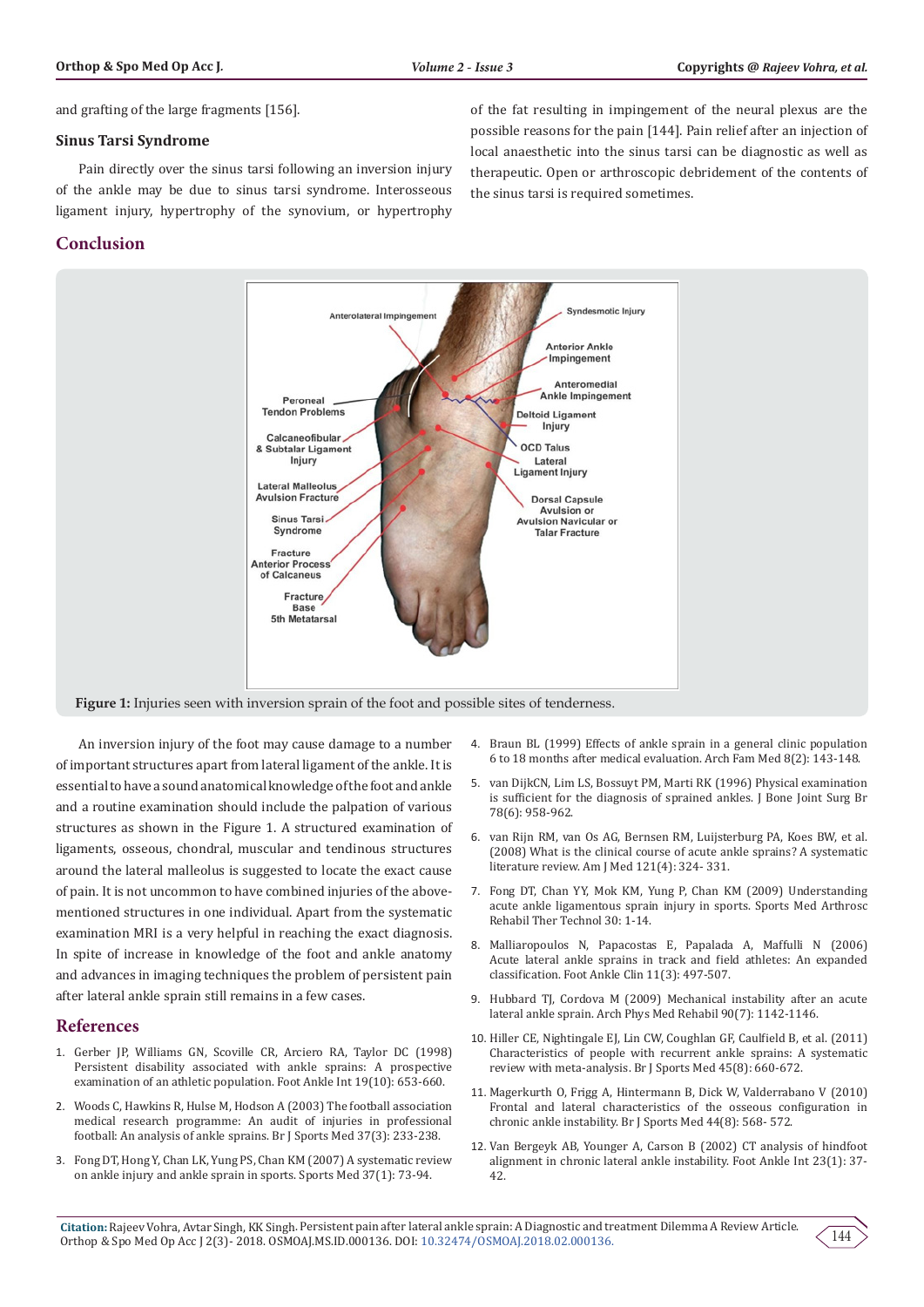- 13. [Wikstrom EA, Hubbard TJ \(2010\) Talar positional fault in persons with](https://www.ncbi.nlm.nih.gov/pubmed/20684909)  [chronic ankle instability. Arch Phys Med Rehabil 91\(8\):1267-1271.](https://www.ncbi.nlm.nih.gov/pubmed/20684909)
- 14. [Drewes LK, McKeon PO, Kerrigan DC, Hertel J \(2009\) Dorsiflexion deficit](https://www.ncbi.nlm.nih.gov/pubmed/18835218)  [during jogging with chronic ankle instability. J Sci Med Sport 12\(6\): 685-](https://www.ncbi.nlm.nih.gov/pubmed/18835218) [687.](https://www.ncbi.nlm.nih.gov/pubmed/18835218)
- 15. [Baumhauer JF, Alosa DM, Renstrom AF, Trevino S, Beynnon BA \(1995\)](https://www.ncbi.nlm.nih.gov/pubmed/8526271)  [Prospective study of ankle injury risk factors. Am J Sports Med 23\(5\):](https://www.ncbi.nlm.nih.gov/pubmed/8526271)  [564-570.](https://www.ncbi.nlm.nih.gov/pubmed/8526271)
- 16. [Hiller CE, Refshauge KM, Herbert RD, Kilbreath SL \(2008\) Intrinsic](https://www.ncbi.nlm.nih.gov/pubmed/18185038)  [predictors of lateral ankle sprain in adolescent dancers: a prospective](https://www.ncbi.nlm.nih.gov/pubmed/18185038)  [cohort study. Clin J Sport Med 18\(1\): 44-48.](https://www.ncbi.nlm.nih.gov/pubmed/18185038)
- 17. [Beynnon BD, Renstrom PA, Alosa DM, Baumhauer JF, Vacek PM \(2001\)](https://www.ncbi.nlm.nih.gov/pubmed/11347693)  [Ankle ligament injury risk factors: A prospective study of college](https://www.ncbi.nlm.nih.gov/pubmed/11347693)  [athletes. J Orthop Res 19\(2\): 213-220.](https://www.ncbi.nlm.nih.gov/pubmed/11347693)
- 18. [Houglum PA \(1992\) Soft tissue healing and its impact on rehabilitation.](https://www.researchgate.net/publication/279556617_Soft_Tissue_Healing_and_its_Impact_on_Rehabilitation)  [J Sport Rehabil 1\(1\): 19-23.](https://www.researchgate.net/publication/279556617_Soft_Tissue_Healing_and_its_Impact_on_Rehabilitation)
- 19. [Wilson RW, Gieck JH, Gansneder BM, Perrin DH, Saliba EN, et al. \(1998\)](https://www.ncbi.nlm.nih.gov/pubmed/9580894)  [Reliability and responsiveness of disablement measures following acute](https://www.ncbi.nlm.nih.gov/pubmed/9580894)  [ankle sprains among athletes. J Orthop Sports Phys Ther 27\(5\): 348-355.](https://www.ncbi.nlm.nih.gov/pubmed/9580894)
- 20. [Crosbie J, Green T, Refshauge K \(1999\) Effects of reduced ankle](https://www.ncbi.nlm.nih.gov/pubmed/10575077)  [dorsiflexion following lateral ligament sprain on temporal and spatial](https://www.ncbi.nlm.nih.gov/pubmed/10575077)  [gait parameters. Gait Posture 9\(3\): 167-172.](https://www.ncbi.nlm.nih.gov/pubmed/10575077)
- 21. [Konradsen L, Olesen S, Hansen HM \(1998\) Ankle sensorimotor control](https://www.ncbi.nlm.nih.gov/pubmed/9474405)  [and eversion strength after acute ankle inversion injuries. Am J Sports](https://www.ncbi.nlm.nih.gov/pubmed/9474405)  [Med 26\(1\): 72-77.](https://www.ncbi.nlm.nih.gov/pubmed/9474405)
- 22. [McKeon PO, Hertel J \(2008\) Systematic review of postural control and](https://www.ncbi.nlm.nih.gov/pmc/articles/PMC2386423/)  [lateral ankle instability, part I: can deficits be detected with instrumented](https://www.ncbi.nlm.nih.gov/pmc/articles/PMC2386423/)  [testing. J Athl Train 43\(3\): 293-304.](https://www.ncbi.nlm.nih.gov/pmc/articles/PMC2386423/)
- 23. [Dombek MF, Lamm BM, Saltrick K, Mendicino RW, Catanzariti AR \(2003\)](https://www.ncbi.nlm.nih.gov/pubmed/14566716)  [Peroneal tendon tears: A retrospective review. J Foot Ankle Surg 42\(5\):](https://www.ncbi.nlm.nih.gov/pubmed/14566716)  [250-258.](https://www.ncbi.nlm.nih.gov/pubmed/14566716)
- 24. [Konradsen L, Voigt M, Hojsgaard C \(1997\) Ankle inversion injuries. The](https://www.ncbi.nlm.nih.gov/pubmed/9006692)  [role of the dynamic defense mechanism. Am J Sports Med 25\(1\): 54-58.](https://www.ncbi.nlm.nih.gov/pubmed/9006692)
- 25. [Hubbard TJ, Hertel J \(2006\) Mechanical contributions to chronic lateral](https://www.ncbi.nlm.nih.gov/pubmed/16526836)  [ankle instability. Sports Med 36\(3\): 263-277.](https://www.ncbi.nlm.nih.gov/pubmed/16526836)
- 26. [Kerkhoffs GM, Rowe BH, Assendelft WJ, Kelly KD, Struijs PA, et al. \(2001\)](https://www.ncbi.nlm.nih.gov/pubmed/11550833)  [Immobilisation for acute ankle sprain. A systematic review. Arch Orthop](https://www.ncbi.nlm.nih.gov/pubmed/11550833)  [Trauma Surg 121\(8\): 462-471.](https://www.ncbi.nlm.nih.gov/pubmed/11550833)
- 27. [Yeung MS, Chan KM, So CH, Yuan WY \(1994\) An epidemiological survey](https://www.ncbi.nlm.nih.gov/pmc/articles/PMC1332043/)  [on ankle sprain. Br J Sports Med 28\(2\): 112-116.](https://www.ncbi.nlm.nih.gov/pmc/articles/PMC1332043/)
- 28. [Swenson DM, Yard EE, Fields SK, Comstock RD \(2009\) Patterns of](https://www.ncbi.nlm.nih.gov/pubmed/19372270)  [recurrent injuries among US high school athletes, 2005-2008. Am J](https://www.ncbi.nlm.nih.gov/pubmed/19372270)  [Sports Med 37\(8\): 1586-1593.](https://www.ncbi.nlm.nih.gov/pubmed/19372270)
- 29. [Nielsen AB, Yde J \(1989\) Epidemiology and traumatology of injuries in](https://www.ncbi.nlm.nih.gov/pubmed/2516415)  [soccer. Am J Sports Med 17\(6\): 803-807.](https://www.ncbi.nlm.nih.gov/pubmed/2516415)
- 30. [McKay GD, Goldie PA, Payne WR, Oakes BW \(2001\) Ankle injuries in](https://www.ncbi.nlm.nih.gov/pmc/articles/PMC1724316/)  [basketball: Injury rate and risk factors. Br J Sports Med 35\(2\): 103-108.](https://www.ncbi.nlm.nih.gov/pmc/articles/PMC1724316/)
- 31. [Hertel J \(2002\) Functional anatomy, pathomechanics, and](https://www.ncbi.nlm.nih.gov/pmc/articles/PMC164367/)  [pathophysiology of lateral ankle instability. J Athl Train 37\(4\): 364-375.](https://www.ncbi.nlm.nih.gov/pmc/articles/PMC164367/)
- 32. [Bahr R, Pena F, Shine J, Lew WD, Lindquist C, et al. \(1997\) Mechanics](https://www.ncbi.nlm.nih.gov/pubmed/9385242)  [of the anterior drawer and talar tilt tests. A cadaveric study of lateral](https://www.ncbi.nlm.nih.gov/pubmed/9385242)  [ligament injuries of the ankle. Acta Orthop Scand 68\(5\): 435-441.](https://www.ncbi.nlm.nih.gov/pubmed/9385242)
- 33. [Bulucu C, Thomas KA, Halvorson TL, Cook SD \(1991\) Biomechanical](https://www.ncbi.nlm.nih.gov/pubmed/1894233)  [evaluation of the anterior drawer test: The contribution of the lateral](https://www.ncbi.nlm.nih.gov/pubmed/1894233)  [ankle ligaments. Foot Ankle 11\(6\): 389-393.](https://www.ncbi.nlm.nih.gov/pubmed/1894233)
- 34. [Kjaersgaard-Andersen P, Frich LH, Madsen F, Helmig P, S](https://www.ncbi.nlm.nih.gov/pubmed/2019047)øgård P, et [al. \(1991\) Instability of the hindfoot after lesion of the lateral ankle](https://www.ncbi.nlm.nih.gov/pubmed/2019047)  [ligaments: investigations of the anterior drawer and adduction](https://www.ncbi.nlm.nih.gov/pubmed/2019047)  [maneuvers in autopsy specimens. Clin Orthop Relat Res May 266: 170-](https://www.ncbi.nlm.nih.gov/pubmed/2019047) [179.](https://www.ncbi.nlm.nih.gov/pubmed/2019047)
- 35. [Rosenbaum D, Becker HP, Wilke HJ, Claes LE \(1998\) Tenodeses destroy](https://www.ncbi.nlm.nih.gov/pubmed/9460975)  [the kinematic coupling of the ankle joint complex. A three-dimensional](https://www.ncbi.nlm.nih.gov/pubmed/9460975)  [in vitro analysis of joint movement. J Bone Joint Surg Br 80\(1\): 162-168.](https://www.ncbi.nlm.nih.gov/pubmed/9460975)
- 36. [Caputo AM, Lee JY, Spritzer CE, Easley ME, Derio JK, et al. \(2009\) In](https://www.ncbi.nlm.nih.gov/pubmed/19622791)  [vivo kinematics of the tibiotalar joint after lateral ankle instability. Am J](https://www.ncbi.nlm.nih.gov/pubmed/19622791)  [Sports Med 37\(11\): 2241-2248.](https://www.ncbi.nlm.nih.gov/pubmed/19622791)
- 37. [Peterson KS, Catanzariti AR, Mendicino MR, Mendicino RW \(2013\)](file:///C:\Users\Welcome\Desktop\Surgical%20approach%20for%20combined%20ankle%20and%20subtalarchronic%20mechanical%20instability)  [Surgical approach for combined ankle and subtalarchronic mechanical](file:///C:\Users\Welcome\Desktop\Surgical%20approach%20for%20combined%20ankle%20and%20subtalarchronic%20mechanical%20instability)  [instability. J Foot Ankle Surg 52\(4\): 537-542.](file:///C:\Users\Welcome\Desktop\Surgical%20approach%20for%20combined%20ankle%20and%20subtalarchronic%20mechanical%20instability)
- 38. [DiGiovanni CW, Brodsky A \(2006\) Current concepts: lateral ankle](https://www.ncbi.nlm.nih.gov/pubmed/17054892)  [instability. Foot Ankle Int 27\(10\): 854-866.](https://www.ncbi.nlm.nih.gov/pubmed/17054892)
- 39. [Laurin CA, Ouellet R, St-Jacques R \(1968\) Talar and subtalar tilt: an](https://www.ncbi.nlm.nih.gov/pubmed/4969206)  [experimental investigation. Can J Surg 11\(3\): 270-279.](https://www.ncbi.nlm.nih.gov/pubmed/4969206)
- 40. [Ahmad MA, Pandey UG, Crerand JJ, al-Shareef Z, Lapinsuo M \(1998\)](https://www.ncbi.nlm.nih.gov/pubmed/9891772)  [Magnetic resonance imaging of the normal and injured lateral collateral](https://www.ncbi.nlm.nih.gov/pubmed/9891772)  [ligaments of the ankle. Ann Chir Gynaecol 87\(4\): 311-316.](https://www.ncbi.nlm.nih.gov/pubmed/9891772)
- 41. [Lentell G, Baas B, Lopez D, McGuire L, Sarrels M, et al. \(1995\) The](https://www.ncbi.nlm.nih.gov/pubmed/7773272)  [contributions of proprioceptive deficits, muscle function, and anatomic](https://www.ncbi.nlm.nih.gov/pubmed/7773272)  [laxity to functional instability of the ankle. J Orthop Sports Phys Ther](https://www.ncbi.nlm.nih.gov/pubmed/7773272)  [21\(4\): 206-215.](https://www.ncbi.nlm.nih.gov/pubmed/7773272)
- 42. [Lofvenberg R, Karrholm J, Lund B \(1994\) The outcome of nonoperated](https://www.ncbi.nlm.nih.gov/pubmed/7951947)  [patients with chronic lateral instability of the ankle: A 20-year follow-up](https://www.ncbi.nlm.nih.gov/pubmed/7951947)  [study. Foot Ankle Int 15\(4\): 165-169.](https://www.ncbi.nlm.nih.gov/pubmed/7951947)
- 43. [Ryan L \(1994\) Mechanical stability, muscle strength and prorioception](https://www.ncbi.nlm.nih.gov/pubmed/25026490)  [in the functionally unstable ankle. Aust J Physiother 40\(1\): 41-47.](https://www.ncbi.nlm.nih.gov/pubmed/25026490)
- 44. [Tropp H, Odenrick P, Gillquist J \(1985\) Stabilometry recordings in](https://www.ncbi.nlm.nih.gov/pubmed/4030196)  [functional and mechanical instability of the ankle joint. Int J Sports Med](https://www.ncbi.nlm.nih.gov/pubmed/4030196)  [6\(3\): 180-182.](https://www.ncbi.nlm.nih.gov/pubmed/4030196)
- 45. [Hertel J, Denegar CR, Monroe MM, Stokes WL \(1999\) Talocrural and](https://www.ncbi.nlm.nih.gov/pubmed/10589849)  [subtalar joint instability after lateral ankle sprain. Med Sci Sports Exerc](https://www.ncbi.nlm.nih.gov/pubmed/10589849)  [31\(11\): 1501-1508.](https://www.ncbi.nlm.nih.gov/pubmed/10589849)
- 46. [McKeon JM, McKeon PO \(2012\) Evaluation of joint position recognition](file:///C:\Users\Welcome\Desktop\McKeon%20JM,%20McKeon%20PO%20(2012)%20Evaluation%20of%20joint%20position%20recognition%20measurement%20variables%20associated%20with%20chronic%20ankle%20instability:%20A%20meta-analysis.%20J%20Athl%20Train%2047(4):%20444-456)  [measurement variables associated with chronic ankle instability: A](file:///C:\Users\Welcome\Desktop\McKeon%20JM,%20McKeon%20PO%20(2012)%20Evaluation%20of%20joint%20position%20recognition%20measurement%20variables%20associated%20with%20chronic%20ankle%20instability:%20A%20meta-analysis.%20J%20Athl%20Train%2047(4):%20444-456)  [meta-analysis. J Athl Train 47\(4\): 444-456.](file:///C:\Users\Welcome\Desktop\McKeon%20JM,%20McKeon%20PO%20(2012)%20Evaluation%20of%20joint%20position%20recognition%20measurement%20variables%20associated%20with%20chronic%20ankle%20instability:%20A%20meta-analysis.%20J%20Athl%20Train%2047(4):%20444-456)
- 47. [Garn SN, Newton RA \(1988\) Kinesthetic awareness in subjects with](https://www.ncbi.nlm.nih.gov/pubmed/3186791)  [multiple ankle sprains. Phys Ther 68\(11\): 1667-1671.](https://www.ncbi.nlm.nih.gov/pubmed/3186791)
- 48. [Arnold BL, Docherty CL \(2006\) Low-load eversion force sense, self](https://www.ncbi.nlm.nih.gov/pmc/articles/PMC1569551/)[reported ankle instability and frequency of giving way. J Athl Train](https://www.ncbi.nlm.nih.gov/pmc/articles/PMC1569551/)  [41\(3\): 233-238.](https://www.ncbi.nlm.nih.gov/pmc/articles/PMC1569551/)
- 49. [Docherty CL, Arnold BL, Hurwitz S \(2006\) Contralateral force sense](https://www.ncbi.nlm.nih.gov/pubmed/16732605)  [deficits are related to the presence of functional ankle instability. J](https://www.ncbi.nlm.nih.gov/pubmed/16732605)  [Orthop Res 24\(7\): 1412-1419.](https://www.ncbi.nlm.nih.gov/pubmed/16732605)
- 50. [Wright CJ, Arnold BL \(2012\) Fatigue's effect on eversion force sense in](https://www.ncbi.nlm.nih.gov/pubmed/22104559)  [individuals with and without functional ankle instability. J Sport Rehabil](https://www.ncbi.nlm.nih.gov/pubmed/22104559)  [21\(2\): 127-136.](https://www.ncbi.nlm.nih.gov/pubmed/22104559)
- 51. [Hoch MC, McKeon PO \(2014\) Peroneal reaction time following ankle](https://www.ncbi.nlm.nih.gov/pubmed/23899892)  [sprain: A systematic review and meta-analysis. Med Sci Sports Exerc](https://www.ncbi.nlm.nih.gov/pubmed/23899892)  [46\(3\): 546-556.](https://www.ncbi.nlm.nih.gov/pubmed/23899892)
- 52. [Arnold BL, De La Motte S, Linens S, Ross SE \(2009\) Ankle instability is](https://www.ncbi.nlm.nih.gov/pubmed/19346982)  [associated with balance impairments: a meta-analysis. Med Sci Sports](https://www.ncbi.nlm.nih.gov/pubmed/19346982)  [Exerc 41\(5\): 1048-1062.](https://www.ncbi.nlm.nih.gov/pubmed/19346982)
- 53. [Hiller CE, Nightingale EJ, Lin CW, Coughlan GF, Caulfield B, et al. \(2011\)](https://www.ncbi.nlm.nih.gov/pubmed/21257670)  [Characteristics of people with recurrent ankle sprains: A systematic](https://www.ncbi.nlm.nih.gov/pubmed/21257670)  [review with meta-analysis. Br J Sports Med 45\(8\): 660-672.](https://www.ncbi.nlm.nih.gov/pubmed/21257670)
- 54. [Jeong BO, Kim TY, Song WJ \(2016\) Effect of preoperative stress](https://www.ncbi.nlm.nih.gov/pubmed/26433870)  [radiographic findings on radiographic and clinical outcomes of the](https://www.ncbi.nlm.nih.gov/pubmed/26433870)  [modified brostrom procedure for chronic ankle instability. J Foot Ankle](https://www.ncbi.nlm.nih.gov/pubmed/26433870)  [Surg 55\(1\): 125-128.](https://www.ncbi.nlm.nih.gov/pubmed/26433870)
- 55. [Jolman S, Robbins J, Lewis L, Wilkes M, Ryan P \(2017\) Comparison of](https://www.ncbi.nlm.nih.gov/pubmed/28061547)  [magnetic resonance imaging and stress radiographs in the evaluation of](https://www.ncbi.nlm.nih.gov/pubmed/28061547)  [chronic lateral ankle instability. Foot Ankle Int 38\(4\): 397-404.](https://www.ncbi.nlm.nih.gov/pubmed/28061547)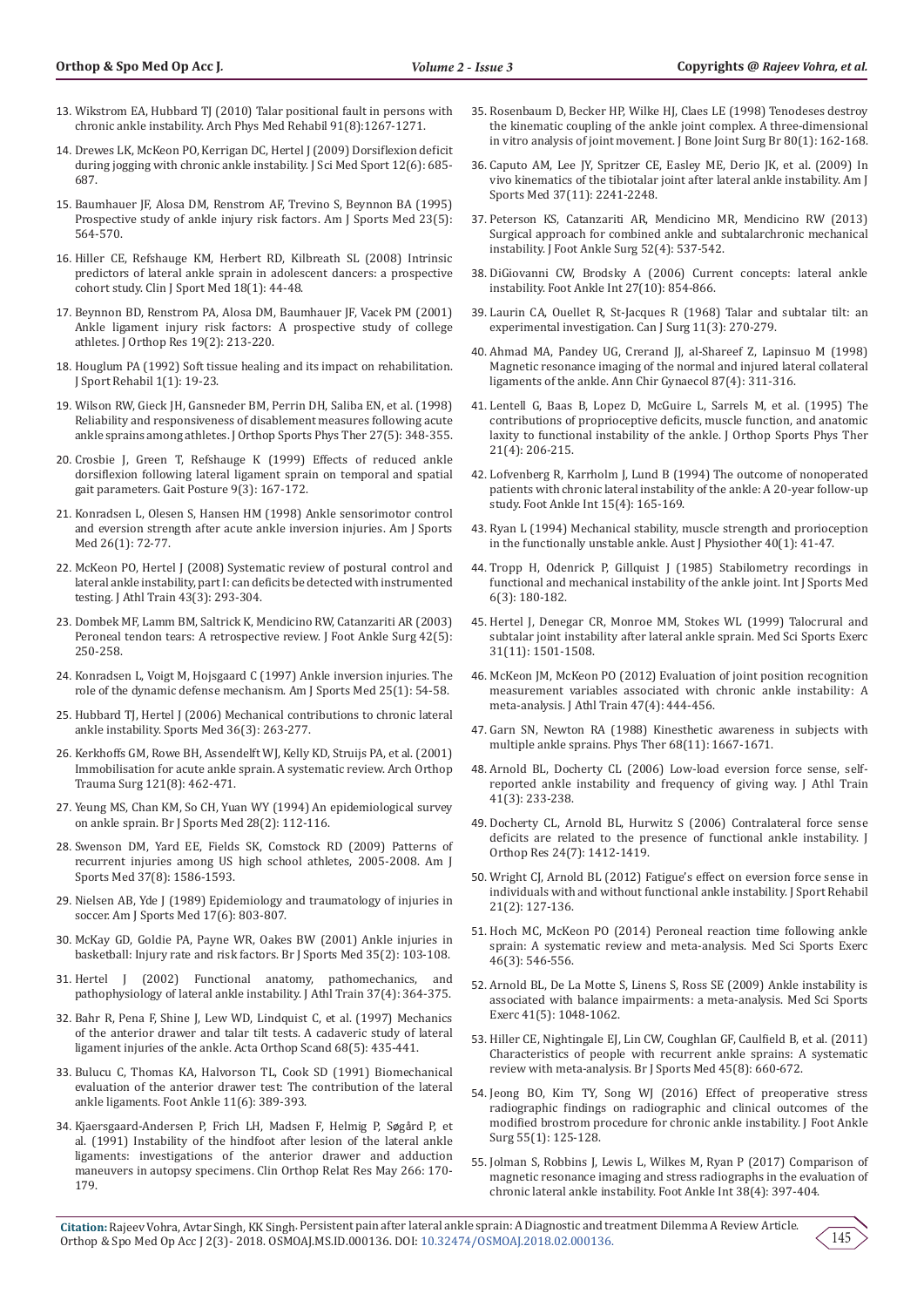- 56. [Shakked RJ, Karnovsky S, Drakos MC \(2017\) Operative treatment of](https://www.ncbi.nlm.nih.gov/pubmed/28110390)  [lateral ligament instability. Curr Rev Musculoskelet Med 10\(1\): 113-121.](https://www.ncbi.nlm.nih.gov/pubmed/28110390)
- 57. [Orr JD, Robbins J, Waterman BR \(2014\) Management of chronic lateral](https://www.ncbi.nlm.nih.gov/pubmed/25280616)  [ankle instability in military service members. Clin Sports Med 33\(4\):](https://www.ncbi.nlm.nih.gov/pubmed/25280616)  [675-692.](https://www.ncbi.nlm.nih.gov/pubmed/25280616)
- 58. [Brostrom L \(1966\) Sprained ankles. VI. Surgical treatment of "chronic"](https://www.ncbi.nlm.nih.gov/pubmed/5339635)  [ligament ruptures. Acta Chir Scand 132\(5\): 551-565.](https://www.ncbi.nlm.nih.gov/pubmed/5339635)
- 59. [Bell SJ, Mologne TS, Sitler DF, Cox JS \(2006\) Twenty-six-year results after](https://www.ncbi.nlm.nih.gov/pubmed/16399935)  [Brostrom procedure for chronic lateral ankle instability. Am J Sports](https://www.ncbi.nlm.nih.gov/pubmed/16399935)  [Med 34\(6\): 975-978.](https://www.ncbi.nlm.nih.gov/pubmed/16399935)
- 60. [Gould N, Seligson D, Gassman J \(1980\) Early and late repair of lateral](https://www.ncbi.nlm.nih.gov/pubmed/7274903)  [ligament of the ankle. Foot Ankle 1\(2\): 84-89.](https://www.ncbi.nlm.nih.gov/pubmed/7274903)
- 61. [Hamilton WG, Thompson FM, Snow SW \(1993\) The modified Brostrom](https://www.ncbi.nlm.nih.gov/pubmed/8425724)  [procedure for lateral ankle instability. Foot Ankle 14\(1\): 1-7.](https://www.ncbi.nlm.nih.gov/pubmed/8425724)
- 62. [Behrens SB, Drakos M, Lee BJ, Paller D, Hoffman E, et al. \(2013\)](https://www.ncbi.nlm.nih.gov/pubmed/23391625)  [Biomechanical Analysis of Brostrom Versus Brostrom-Gould Lateral](https://www.ncbi.nlm.nih.gov/pubmed/23391625)  [Ankle Instability Repairs. Foot Ankle Int 34\(4\): 587-592.](https://www.ncbi.nlm.nih.gov/pubmed/23391625)
- 63. [Cho BK, Kim YM, Kim DS, Choi ES, Shon HC, et al. \(2012\) Comparison](https://www.ncbi.nlm.nih.gov/pubmed/22735317)  [between suture anchor and transosseous suture for the modified-](https://www.ncbi.nlm.nih.gov/pubmed/22735317)[Brostrom procedure. Foot Ankle Int 33\(6\): 462-468.](https://www.ncbi.nlm.nih.gov/pubmed/22735317)
- 64. [Cho BK, Kim YM, Kim DS, Choi ES, Shon HC, et al. \(2013\) Outcomes of the](https://www.ncbi.nlm.nih.gov/pubmed/23164722)  [modified Brostrom procedure using suture anchors for chronic lateral](https://www.ncbi.nlm.nih.gov/pubmed/23164722)  [ankle instability. A prospective, randomized comparison between single](https://www.ncbi.nlm.nih.gov/pubmed/23164722)  [and double suture anchors. J Foot & Ankle Surg 52\(1\): 9-15.](https://www.ncbi.nlm.nih.gov/pubmed/23164722)
- 65. [Nery C, Raduan F, Del Buono A, Asaumi ID, Cohen M, et al. \(2011\)](https://www.ncbi.nlm.nih.gov/pubmed/21803979)  [Arthroscopic- assisted brostrom gould for chronic ankle instability: A](https://www.ncbi.nlm.nih.gov/pubmed/21803979)  [long-term follow-up. Am J Sports Med 39\(11\): 2381-2388.](https://www.ncbi.nlm.nih.gov/pubmed/21803979)
- 66. Vega J, Golano´ P[, Pellegrino A, Rabat E, Pen](https://www.ncbi.nlm.nih.gov/pubmed/23978706)˜a F (2013) All-inside [arthroscopic lateral collateral ligament repair for ankle instability with](https://www.ncbi.nlm.nih.gov/pubmed/23978706)  [a knotless suture anchor technique. Foot Ankle Int 34\(12\): 1701-1709.](https://www.ncbi.nlm.nih.gov/pubmed/23978706)
- 67. [Cottom JM, Rigby RB \(2013\) The ''all inside'' arthroscopic brostrom](https://www.ncbi.nlm.nih.gov/pubmed/23669003)  [procedure: A prospective study of 40 consecutive patients. J Foot Ankle](https://www.ncbi.nlm.nih.gov/pubmed/23669003)  [Surg 52\(5\): 568-574.](https://www.ncbi.nlm.nih.gov/pubmed/23669003)
- 68. [Acevedo JI, Mangone P \(2015\) Arthroscopic Brostrom technique. Foot](https://www.ncbi.nlm.nih.gov/pubmed/25743426)  [Ankle Int 36\(4\): 465-473.](https://www.ncbi.nlm.nih.gov/pubmed/25743426)
- 69. [Guelfi M, ZamperettiM, PantaloneA, Usuelli FG, Salini V, et al. \(2018\)](https://www.ncbi.nlm.nih.gov/pubmed/29413768)  [Open and arthroscopic lateral ligament repair for treatment of chronic](https://www.ncbi.nlm.nih.gov/pubmed/29413768)  [ankle instability: A systematic review. Foot Ankle Surg 24: 11-18.](https://www.ncbi.nlm.nih.gov/pubmed/29413768)
- 70. [Takao M, Uchio Y, Naito K, Fukazawa I, Ochi M \(2005\) Arthroscopic](https://www.ncbi.nlm.nih.gov/pubmed/15722274)  [assessment for intra-articular disorders in residual ankle disability after](https://www.ncbi.nlm.nih.gov/pubmed/15722274)  [sprain. Am J Sports Med 33\(5\): 686-692.](https://www.ncbi.nlm.nih.gov/pubmed/15722274)
- 71. [Ferkel RD, Chams RN \(2007\) Chronic lateral instability: Arthroscopic](https://www.ncbi.nlm.nih.gov/pubmed/17257534)  [findings and long-term results. Foot Ankle Int 28\(1\): 24-31.](https://www.ncbi.nlm.nih.gov/pubmed/17257534)
- 72. [Hua Y, Chen S, Li Y, Chen J, Li H \(2010\) Combination of modified](https://www.ncbi.nlm.nih.gov/pubmed/20362833)  [Brostro¨m procedure with ankle arthroscopy for chronic ankle instability](https://www.ncbi.nlm.nih.gov/pubmed/20362833)  [accompanied by intra-articular symptoms. Arthroscopy 26\(4\): 524-528.](https://www.ncbi.nlm.nih.gov/pubmed/20362833)
- 73. [Okuda R, Kinoshita M, Morikawa J, Yasuda T, Abe M \(2005\) Arthroscopic](https://www.ncbi.nlm.nih.gov/pubmed/15610997)  [findings in chronic lateral ankle instability: Do focal chondral lesions](https://www.ncbi.nlm.nih.gov/pubmed/15610997)  [influence the results of ligament reconstruction? Am J Sports Med 33\(1\):](https://www.ncbi.nlm.nih.gov/pubmed/15610997)  [35-42.](https://www.ncbi.nlm.nih.gov/pubmed/15610997)
- 74. [Hintermann B, Boss A, Scha¨fer D \(2002\) Arthroscopic findings in](https://www.ncbi.nlm.nih.gov/pubmed/12016082)  [patients with chronic ankle instability. Am J Sports Med 30\(3\): 402-409.](https://www.ncbi.nlm.nih.gov/pubmed/12016082)
- 75. [Girard P, Anderson RB, Davis WH, Isear JA, Kiebzak GM \(1992\) Clinical](https://www.ncbi.nlm.nih.gov/pubmed/10229281)  [evaluation of the modified Brostrom Evans procedure to restore ankle](https://www.ncbi.nlm.nih.gov/pubmed/10229281)  [stability. Foot Ankle Int 20\(4\): 246-252.](https://www.ncbi.nlm.nih.gov/pubmed/10229281)
- 76. [Mackay GM, Ribbans WJ \(2016\) The addition of an "internal brace" to](https://www.researchgate.net/publication/306032588_The_Addition_of_an_Internal_Brace_to_Augment_the_Brostrom_Technique_for_Lateral_Ankle_Ligament_Instability)  [augment the Broström technique for lateral ankle ligament instability.](https://www.researchgate.net/publication/306032588_The_Addition_of_an_Internal_Brace_to_Augment_the_Brostrom_Technique_for_Lateral_Ankle_Ligament_Instability)  [Tech Foot Ankle Surg 15\(1\): 47-56.](https://www.researchgate.net/publication/306032588_The_Addition_of_an_Internal_Brace_to_Augment_the_Brostrom_Technique_for_Lateral_Ankle_Ligament_Instability)
- 77. [Evans DL \(1953\) Recurrent instability of the ankle; a method of surgical](https://www.ncbi.nlm.nih.gov/pubmed/13055916) [treatment. Proc R Soc Med 46\(5\): 343-344.](https://www.ncbi.nlm.nih.gov/pubmed/13055916)
- 78. [Snook GA, Chrisman OD, Wilson TC \(1985\) Long-term results of the](https://www.ncbi.nlm.nih.gov/pubmed/3968090) [Chrisman-Snook operation for reconstruction of the lateral ligaments of](https://www.ncbi.nlm.nih.gov/pubmed/3968090) [the ankle. J Bone Joint Surg Am 67\(1\): 1-7.](https://www.ncbi.nlm.nih.gov/pubmed/3968090)
- 79. [Becker HP, Ebner S, Ebner D, Benesch S, Fro](https://www.ncbi.nlm.nih.gov/pubmed/9973992)¨ssler H, et al. (1999) 12- year [outcome after modified Watson-Jones tenodesis for ankle instability.](https://www.ncbi.nlm.nih.gov/pubmed/9973992) [Clin Orthop Relat Res \(358\): 194-204.](https://www.ncbi.nlm.nih.gov/pubmed/9973992)
- 80. Castaing J (1962) Apropos of severe sprains of the ankle. Sem Hop Ther Paris 38: 535-537.
- 81. [Buerer Y, Winkler M, Burn A, Chopra S, Crevoisier X \(2013\) Evaluation of](https://www.ncbi.nlm.nih.gov/pubmed/23337275) [a modified Brostro¨m- Gould procedure for treatment of chronic lateral](https://www.ncbi.nlm.nih.gov/pubmed/23337275) [ankle instability: A retrospective study with critical analysis of outcome](https://www.ncbi.nlm.nih.gov/pubmed/23337275) [scoring. Foot Ankle Surg 19\(1\): 36-41.](https://www.ncbi.nlm.nih.gov/pubmed/23337275)
- 82. [Jeys LM, Harris NJ \(2003\) Ankle stabilization with hamstring autograft:](https://www.ncbi.nlm.nih.gov/pubmed/14524516) [A new technique using interference screws. Foot Ankle Int 24\(9\): 677-](https://www.ncbi.nlm.nih.gov/pubmed/14524516) [679.](https://www.ncbi.nlm.nih.gov/pubmed/14524516)
- 83. [Coughlin MJ, Schenck RC Jr, Grebing BR, Treme G \(2004\) Comprehensive](https://www.ncbi.nlm.nih.gov/pubmed/15132931) [reconstruction of the lateral ankle for chronic instability using a free](https://www.ncbi.nlm.nih.gov/pubmed/15132931) [gracilis graft. Foot Ankle Int 25\(4\): 231-241.](https://www.ncbi.nlm.nih.gov/pubmed/15132931)
- 84. [Schenck RC, Coughlin MJ \(2009\) Lateral ankle instability and revision](https://www.ncbi.nlm.nih.gov/pubmed/19501803) [surgery alternatives in the athlete. Foot Ankle Clin 14\(2\): 205-214.](https://www.ncbi.nlm.nih.gov/pubmed/19501803)
- 85. [Wang B, Xu XY \(2013\) Minimally invasive reconstruction of lateral](https://www.ncbi.nlm.nih.gov/pubmed/23447511) [ligaments of the ankle using semitendinosus autograft. Foot Ankle Int](https://www.ncbi.nlm.nih.gov/pubmed/23447511) [34\(5\): 711-715.](https://www.ncbi.nlm.nih.gov/pubmed/23447511)
- 86. [Hunt KJ, Phisitkul P, Pirolo J, Amendola A \(2015\) High ankle sprains and](https://www.ncbi.nlm.nih.gov/pubmed/26498585) [syndesmotic injuries in athletes. J Am Acad Orthop Surg 23\(11\): 661-](https://www.ncbi.nlm.nih.gov/pubmed/26498585) [673.](https://www.ncbi.nlm.nih.gov/pubmed/26498585)
- 87. [Uys HD, Rijke AM \(2002\) Clinical association of acute lateral ankle sprain](https://www.ncbi.nlm.nih.gov/pubmed/12435647) [with syndesmotic involvement: A stress radiography and magnetic](https://www.ncbi.nlm.nih.gov/pubmed/12435647) [resonance imaging study. Am J Sports Med 30\(6\): 816-822.](https://www.ncbi.nlm.nih.gov/pubmed/12435647)
- 88. [Roemer FW, Joomah N, Niu J, Almusa E, Roger BD Hooghe P, et al. \(2014\)](https://www.ncbi.nlm.nih.gov/pubmed/24753239) [Ligamentous injuries and risk of associated tissue damage in acute](https://www.ncbi.nlm.nih.gov/pubmed/24753239) [sprains in athletes-A cross-sectional MRI study. Am J Sports Med 42\(7\):](https://www.ncbi.nlm.nih.gov/pubmed/24753239) [1549-1557.](https://www.ncbi.nlm.nih.gov/pubmed/24753239)
- 89. [Morris MW, Rice P, Schneider TE \(2009\) Distal tibiofibular syndesmosis](https://www.ncbi.nlm.nih.gov/pubmed/19486627) [reconstruction using a free hamstring autograft. Foot Ankle Int 30\(6\):](https://www.ncbi.nlm.nih.gov/pubmed/19486627) [506-511.](https://www.ncbi.nlm.nih.gov/pubmed/19486627)
- 90. [Dekker II RG, Barbosa MP, Kadakia AR \(2017\) Chronic syndesmotic](https://journals.lww.com/techfootankle/Abstract/2017/09000/Chronic_Syndesmotic_Injuries_and_Reconstruction.8.aspx) [injuries and reconstruction. Tech Foot & Ankle 16\(3\): 141-149.](https://journals.lww.com/techfootankle/Abstract/2017/09000/Chronic_Syndesmotic_Injuries_and_Reconstruction.8.aspx)
- 91. [Grass R, Rammelt S, Biewener A, Zwipp H \(2003\) Peroneus longus](https://www.ncbi.nlm.nih.gov/pubmed/12801194) [ligamentoplasty for chronic instability of the distal tibio fibular](https://www.ncbi.nlm.nih.gov/pubmed/12801194) [syndesmosis. Foot Ankle Int 24\(5\): 392-397.](https://www.ncbi.nlm.nih.gov/pubmed/12801194)
- 92. [Espinosa N, Smerek JP, Myerson MS \(2006\) Acute and chronic](https://www.ncbi.nlm.nih.gov/pubmed/16971254) [syndesmosis injuries: Pathomechanisms, diagnosis and management.](https://www.ncbi.nlm.nih.gov/pubmed/16971254) [Foot Ankle Clin 11\(3\): 639-657.](https://www.ncbi.nlm.nih.gov/pubmed/16971254)
- 93. [Pena FA, Coetzee JC \(2006\) Ankle syndesmosis injuries. Foot Ankle Clin](https://www.ncbi.nlm.nih.gov/pubmed/16564452) [11\(1\): 35-50.](https://www.ncbi.nlm.nih.gov/pubmed/16564452)
- 94. [Olson KM, Dairyko GH Jr, Toolan BC \(2011\) Salvage of chronic instability](https://www.ncbi.nlm.nih.gov/pubmed/21209270) [of the syndesmosis with distal tibiofibular arthrodesis: functional and](https://www.ncbi.nlm.nih.gov/pubmed/21209270) [radiographic results. J Bone Joint Surg Am 93\(1\): 66-72.](https://www.ncbi.nlm.nih.gov/pubmed/21209270)
- 95. [CrimJR, Beals TC, Nickisch F, Schannen A, Saltzman CL \(2011\) Deltoid](https://www.ncbi.nlm.nih.gov/pubmed/22097163) [ligament abnormalities in chronic lateral ankle instability. Foot Ankle Int](https://www.ncbi.nlm.nih.gov/pubmed/22097163) [32\(9\): 873-278.](https://www.ncbi.nlm.nih.gov/pubmed/22097163)
- 96. [Hintermann B, Boss A, Schafer D \(2002\) Arthroscopic findings in](https://www.ncbi.nlm.nih.gov/pubmed/12016082) [patients with chronic ankle instability. Am J Sports Med 30\(3\): 402-409.](https://www.ncbi.nlm.nih.gov/pubmed/12016082)
- 97. [Buchhorn T, Sabeti Aschraf M, Dlaska CE, Wenzel F, Graf A, et al. \(2011\)](https://www.ncbi.nlm.nih.gov/pubmed/22381196) [Combined medial and lateral anatomic lateral reconstruction for chronic](https://www.ncbi.nlm.nih.gov/pubmed/22381196) [rotational instability of the ankle. Foot Ankle Int 32\(12\): 1122-1126.](https://www.ncbi.nlm.nih.gov/pubmed/22381196)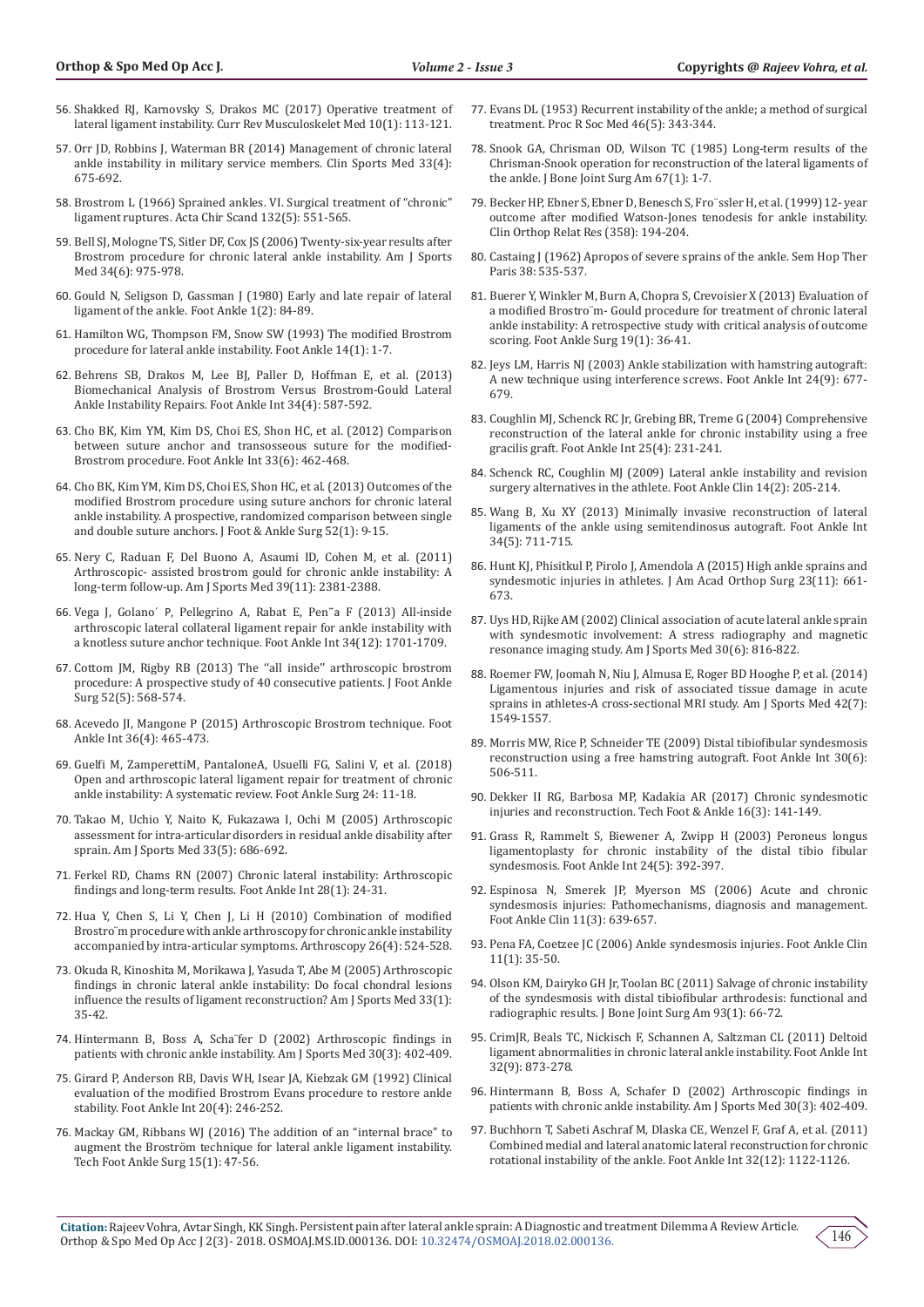- 98. [Ferkel RD, Karzel RP, Del Pizzo W, Friedman MJ, Fischer SP \(1991\)](https://www.ncbi.nlm.nih.gov/pubmed/1962707)  [Arthroscopic treatment of anterolateral impingement of the ankle. Am](https://www.ncbi.nlm.nih.gov/pubmed/1962707)  [J Sports Med 19\(5\): 440-446.](https://www.ncbi.nlm.nih.gov/pubmed/1962707)
- 99. [Murawski CD, Kennedy JG \(2010\) Anteromedial impingement in the](https://www.ncbi.nlm.nih.gov/pubmed/20479141)  [ankle joint: Outcomes following arthroscopy. Am J Sports Med 38\(10\):](https://www.ncbi.nlm.nih.gov/pubmed/20479141)  [2017-2024.](https://www.ncbi.nlm.nih.gov/pubmed/20479141)
- 100. [van Dijk CN \(2006\) Anterior and posterior ankle impingement. Foot](https://www.ncbi.nlm.nih.gov/pubmed/16971256)  [Ankle Clin 11\(3\): 663-683.](https://www.ncbi.nlm.nih.gov/pubmed/16971256)
- 101. [Jordan 3rd LK, Helms CA, Cooperman AE, Speer KP \(2000\) Magnetic](https://www.ncbi.nlm.nih.gov/pubmed/10663587)  [resonance imaging findings in anterolateral impingement of the ankle.](https://www.ncbi.nlm.nih.gov/pubmed/10663587)  [Skeletal Radiol 29\(1\): 34-39.](https://www.ncbi.nlm.nih.gov/pubmed/10663587)
- 102. [Robinson P, White LM, Salonen DC, Daniels TR, Ogilvie-Harris D \(2001\)](https://www.ncbi.nlm.nih.gov/pubmed/11568338)  [Anterolateral ankle impingement: MR arthrographic assessment of the](https://www.ncbi.nlm.nih.gov/pubmed/11568338)  [anterolateral recess. Radiology 221\(1\): 186-190.](https://www.ncbi.nlm.nih.gov/pubmed/11568338)
- 103. [Duncan D, Mologne T, Hildebrand H, Stanley M, Schreckengaust R, et al.](https://www.ncbi.nlm.nih.gov/pubmed/16949527)  [\(1998\) The usefulness of magnetic resonance imaging in the diagnosis](https://www.ncbi.nlm.nih.gov/pubmed/16949527)  [of anterolateral impingement of the ankle. J Foot Ankle Surg 45\(5\):](https://www.ncbi.nlm.nih.gov/pubmed/16949527)  [304-307.](https://www.ncbi.nlm.nih.gov/pubmed/16949527)
- 104. [Zengerink M, van Dijk CN \(2012\) Complications in ankle arthroscopy.](https://www.ncbi.nlm.nih.gov/pmc/articles/PMC3402678/)  [Knee Surg Sports Traumatol Arthrosc 20\(8\): 1420-1431.](https://www.ncbi.nlm.nih.gov/pmc/articles/PMC3402678/)
- 105. [Ross KA, Murawski CD, Smyth NA, IZwiers NA, Wiegerinck R, et al.](https://www.ncbi.nlm.nih.gov/pubmed/28159036)  [\(2016\) Current concept review: Arthroscopic treatment of anterior](https://www.ncbi.nlm.nih.gov/pubmed/28159036)  [ankle impingement. J Foot Ankle Surg 23\(1\): 1-8.](https://www.ncbi.nlm.nih.gov/pubmed/28159036)
- 106. [Heckman DS, Gluck GS, Parekh SG \(2009\) Tendon disorders of the foot](https://journals.lww.com/jaaos/Citation/1993/11000/Tendon_Disorders_of_the_Foot_and_Ankle.3.aspx)  [and ankle. Am J Sports Med 37\(3\): 614-625.](https://journals.lww.com/jaaos/Citation/1993/11000/Tendon_Disorders_of_the_Foot_and_Ankle.3.aspx)
- 107. [Philibin TM, Landis GS, Smith B \(2009\) Peroneal tendon injuries. J Am](https://www.foothealthfacts.org/conditions/peroneal-tendon-injuries)  [Acad Orthop Surg 17\(5\): 306-317.](https://www.foothealthfacts.org/conditions/peroneal-tendon-injuries)
- 108. [Safran MR, O'Malley D Jr, Fu FH \(1999\) Peroneal tendon subluxation](https://www.ncbi.nlm.nih.gov/pubmed/10416549)  [in athletes: New exam technique, case reports, and review. Med Sci](https://www.ncbi.nlm.nih.gov/pubmed/10416549)  [Sports Exerc 31\(7suppl\): S487-S492.](https://www.ncbi.nlm.nih.gov/pubmed/10416549)
- 109. Marti R (1977) Dislocation of the peroneal tendons. Am J Sports Med 5(1):19-22.
- 110. [Stamatis ED, Karaoglanis GC \(2014\) Salvage options for peroneal](https://www.ncbi.nlm.nih.gov/pubmed/24548512)  [tendon ruptures. Foot Ankle Clin N Am 19\(1\): 87-95.](https://www.ncbi.nlm.nih.gov/pubmed/24548512)
- 111. [Walther M, Morrison R, Mayer B \(2009\) Retromalleolar groove](https://www.ncbi.nlm.nih.gov/pubmed/18927253)  [impaction for the treatment of unstable peroneal tendons. Am J Sports](https://www.ncbi.nlm.nih.gov/pubmed/18927253)  [Med 37\(1\): 191-194.](https://www.ncbi.nlm.nih.gov/pubmed/18927253)
- 112. [Raikin SM, Elias I, Nazarian LN \(2008\) Intrasheath subluxation of the](https://www.ncbi.nlm.nih.gov/pubmed/18451390)  [peroneal tendons. J Bone Joint Surg Am 90\(5\): 992-999.](https://www.ncbi.nlm.nih.gov/pubmed/18451390)
- 113. [Boykin RE, Ogunseinde B, McFeely ED, Nasreddine A, Kocher MS](https://www.ncbi.nlm.nih.gov/pubmed/21102220)  [\(2010\) Preliminary results of calcaneofibular ligament transfer for](https://www.ncbi.nlm.nih.gov/pubmed/21102220)  [recurrent peroneal subluxation in children and adolescents. J Pediatr](https://www.ncbi.nlm.nih.gov/pubmed/21102220)  [Orthop 30\(8\): 899-929.](https://www.ncbi.nlm.nih.gov/pubmed/21102220)
- 114. [Kelly RE \(1920\) An operation for chronic dislocation of the peroneal](https://onlinelibrary.wiley.com/doi/abs/10.1002/bjs.1800072808)  [tendons. Br J Surg 7\(28\): 502-504.](https://onlinelibrary.wiley.com/doi/abs/10.1002/bjs.1800072808)
- 115. [Hu M, Xu X \(2018\) Treatment of chronic subluxation of the peroneal](https://www.ncbi.nlm.nih.gov/pubmed/29933904)  [tendons using a modified posteromedial peroneal tendon groove](https://www.ncbi.nlm.nih.gov/pubmed/29933904)  [deepening technique. Foot Ankle Surg 57\(5\): 884-889.](https://www.ncbi.nlm.nih.gov/pubmed/29933904)
- 116. [Van BueckenK, Barrack RL, Alexander AH, Ertl JP \(1989\) Arthroscopic](https://www.ncbi.nlm.nih.gov/pubmed/2729485)  [treatment of transchondral talar dome fractures. Am J Sports Med](https://www.ncbi.nlm.nih.gov/pubmed/2729485)  [17\(3\): 350-356.](https://www.ncbi.nlm.nih.gov/pubmed/2729485)
- 117. [Berndt AL, Harty M \(1959\) Transchondral fractures \(osteochondritis](https://www.ncbi.nlm.nih.gov/pubmed/13849029)  [dissecans\) of the talus. J Bone Joint Surg Am 41: 988-1020.](https://www.ncbi.nlm.nih.gov/pubmed/13849029)
- 118. [Lee M, Kwon JW, Choi WJ, Lee JW \(2015\) Comparison of outcomes for](https://www.ncbi.nlm.nih.gov/pubmed/25869235)  [osteochondral lesions of the talus with and without chronic lateral](https://www.ncbi.nlm.nih.gov/pubmed/25869235)  [ankle instability. Foot Ankle Int 36\(9\): 1050-1057.](https://www.ncbi.nlm.nih.gov/pubmed/25869235)
- 119. [Easley ME, Latt LD, Santangelo JR, Merian-GenastM, Nunley II JA](https://www.orthobullets.com/foot-and-ankle/7034/osteochondral-lesions-of-the-talus)  [\(2010\) Osteochondral lesions of the talus. J Am Acad Orthop Surg](https://www.orthobullets.com/foot-and-ankle/7034/osteochondral-lesions-of-the-talus)  [18\(10\): 616-630.](https://www.orthobullets.com/foot-and-ankle/7034/osteochondral-lesions-of-the-talus)
- 120. [O'Loughlin PF, Heyworth BE, Kennedy JG \(2010\) Current concepts in](https://www.ncbi.nlm.nih.gov/pubmed/19561175) [the diagnosis and treatment of osteochondral lesions of the ankle. Am](https://www.ncbi.nlm.nih.gov/pubmed/19561175) [J Sports Med 38\(2\): 392-404.](https://www.ncbi.nlm.nih.gov/pubmed/19561175)
- 121. [Pritsch M, Horoshovski H, Farine I \(1986\) Arthroscopic treatment of](https://www.ncbi.nlm.nih.gov/pubmed/3733774) [osteochondral lesions of the talus. J Bone Joint SurgAm 68\(6\): 862-](https://www.ncbi.nlm.nih.gov/pubmed/3733774) [865.](https://www.ncbi.nlm.nih.gov/pubmed/3733774)
- 122. [Verhagen RA \(2005\) Prospective study on diagnostic strategies in](https://www.ncbi.nlm.nih.gov/pubmed/15686236) [osteochondral lesions of the talus. Is MRI superior to helical CT? J Bone](https://www.ncbi.nlm.nih.gov/pubmed/15686236) [Joint Surg Br 87\(1\): 41-46.](https://www.ncbi.nlm.nih.gov/pubmed/15686236)
- 123. [McGahan PJ, Pinney SJ \(2010\) Current concepts review: Osteochondral](https://www.ncbi.nlm.nih.gov/pubmed/20067729) [lesions of the talus. Foot Ankle Int 31\(1\): 90-101.](https://www.ncbi.nlm.nih.gov/pubmed/20067729)
- 124. [Klammer G, Maquieira GJ, Spahn S, Vigfusson V, Zanetti M, et al. \(2015\)](https://www.ncbi.nlm.nih.gov/pubmed/25288330) [Natural history of nonoperatively treated osteochondral lesions of the](https://www.ncbi.nlm.nih.gov/pubmed/25288330) [talus. Foot Ankle Int 36\(1\): 24-31.](https://www.ncbi.nlm.nih.gov/pubmed/25288330)
- 125. [Chuckpaiwong B, Berkson EM, Theodore GH \(2008\) Microfracture for](https://www.ncbi.nlm.nih.gov/pubmed/18182210) [osteochondral lesions of the ankle: Outcome analysis and outcome](https://www.ncbi.nlm.nih.gov/pubmed/18182210) [predictors of 105 cases. Arthroscopy 24\(1\): 106-112.](https://www.ncbi.nlm.nih.gov/pubmed/18182210)
- 126. [Zengerink M, Struijs PA, Tol JL, van Dijk CN \(2009\) Treatment of](https://www.ncbi.nlm.nih.gov/pubmed/19859695) [osteochondral lesions of the talus: A systematic review. Knee Surg](https://www.ncbi.nlm.nih.gov/pubmed/19859695) [Sports Traumatol Arthrosc 18\(2\): 238-246.](https://www.ncbi.nlm.nih.gov/pubmed/19859695)
- 127. [Cuttica DJ, Smith WB, Hyer CF, Philbin TM, Berlet GC \(2012\)](https://www.ncbi.nlm.nih.gov/pubmed/22995234) [Arthroscopic treatment of osteochondral lesions of the tibial plafond. J](https://www.ncbi.nlm.nih.gov/pubmed/22995234) [Foot Ankle Int 33\(8\): 662-668.](https://www.ncbi.nlm.nih.gov/pubmed/22995234)
- 128. [Kono M, Takao M, NaitoK \(2006\) Retrograde drilling for osteochondral](https://www.ncbi.nlm.nih.gov/pubmed/16636347) [lesions of the talar dome. Am J Sports Med 34\(9\): 1450-1456.](https://www.ncbi.nlm.nih.gov/pubmed/16636347)
- 129. [Taranow WS, Bisignani GA, Towers JD, Conti SF \(1999\) Retrograde](https://www.ncbi.nlm.nih.gov/pubmed/10473056) [drilling of osteochondral lesions of the medial talar dome. Foot Ankle](https://www.ncbi.nlm.nih.gov/pubmed/10473056) [Int 20\(8\): 474-480.](https://www.ncbi.nlm.nih.gov/pubmed/10473056)
- 130. [Robinson DE, Winson IG, Harries WJ \(2003\) Arthroscopic treatment of](https://www.ncbi.nlm.nih.gov/pubmed/14516033) [osteochondral lesions of the talus. J Bone Joint Surg Br 85\(7\): 989-993.](https://www.ncbi.nlm.nih.gov/pubmed/14516033)
- 131. [Choi WJ, Park KK, Kim BS, Lee JW \(2009\) Osteochondral lesion of the](https://www.ncbi.nlm.nih.gov/pubmed/19654429) [talus: is there a critical defect size for poor outcome? Am J Sports Med](https://www.ncbi.nlm.nih.gov/pubmed/19654429) [37\(10\): 1974-1980.](https://www.ncbi.nlm.nih.gov/pubmed/19654429)
- 132. [Tasto JP, Ostrander R, Bugbee W, Brage M \(2003\) The diagnosis and](https://www.ncbi.nlm.nih.gov/pubmed/14673433) [management of osteochondral lesions of the talus: Osteochondral](https://www.ncbi.nlm.nih.gov/pubmed/14673433) [allograft update. Arthroscopy 19\(Suppl1\): 138-141.](https://www.ncbi.nlm.nih.gov/pubmed/14673433)
- 133. [Liu W, Liu F, Zhao W, Kim JM, Wang Z, et al. \(2011\) Osteochondral](https://www.ncbi.nlm.nih.gov/pubmed/21733449) [autograft transplantation for acute osteochondral fractures associated](https://www.ncbi.nlm.nih.gov/pubmed/21733449) [with an ankle fracture. Foot Ankle Int 32\(4\): 437-442.](https://www.ncbi.nlm.nih.gov/pubmed/21733449)
- 134. [Bisicchia S, Rosso F, Amendola A \(2014\) Tala rosteochondral defects:](https://www.sciencedirect.com/science/article/pii/S1060187214000987) [Current techniques. Oper Tech Sports Med 22\(4\): 331-338.](https://www.sciencedirect.com/science/article/pii/S1060187214000987)
- 135. [Kreulen C, Giza E, Walton J, Sullivan M \(2018\) Seven-Year Follow-up](https://www.ncbi.nlm.nih.gov/pubmed/28587484) [of Matrix-Induced Autologous Implantation in Talus Articular Defects.](https://www.ncbi.nlm.nih.gov/pubmed/28587484) [Foot Ankle Spl 11\(2\): 133-137.](https://www.ncbi.nlm.nih.gov/pubmed/28587484)
- 136. [Hatic SO 2nd, Berlet GC \(2010\) Particulated juvenile articular cartilage](https://www.ncbi.nlm.nih.gov/pubmed/21148470) [graft \(DeNovo NT Graft\) for treatment of osteochondral lesions of the](https://www.ncbi.nlm.nih.gov/pubmed/21148470) [talus. Foot Ankle Spec 3\(6\): 361-364.](https://www.ncbi.nlm.nih.gov/pubmed/21148470)
- 137. [Delman C, Wuellner J, Kreulen C, MD , Lundeen G. MD, Giza E \(2018\)](https://www.ncbi.nlm.nih.gov/pubmed/29681160) [Particulated autograft cartilage Implantation for the treatment of](https://www.ncbi.nlm.nih.gov/pubmed/29681160) [osteochondral lesions of the talus: A novel technique. Foot Ankle Spl](https://www.ncbi.nlm.nih.gov/pubmed/29681160) [11\(4\): 365-371.](https://www.ncbi.nlm.nih.gov/pubmed/29681160)
- 138. [Ruth CJ \(1961\) The surgical treatment of injuries of the fibular](https://journals.lww.com/jbjsjournal/Abstract/1961/43020/The_Surgical_Treatment_of_Injuries_of_the_Fibular.11.aspx) [collateral ligaments of the ankle. J Bone Joint Surg Am 43\(2\): 229-223.](https://journals.lww.com/jbjsjournal/Abstract/1961/43020/The_Surgical_Treatment_of_Injuries_of_the_Fibular.11.aspx)
- 139. [Haraguchi N, Toga H, Shiba N, Kato F \(2007\) Avulsion fracture of the](https://www.ncbi.nlm.nih.gov/pubmed/17379919) [lateral ankle ligament complex in severe inversion injury: Incidence](https://www.ncbi.nlm.nih.gov/pubmed/17379919) [and clinical outcome. Am J Sports Med 35\(7\): 1144-1152.](https://www.ncbi.nlm.nih.gov/pubmed/17379919)
- 140. [Hasegawa A, Kimura M, Tomizawa S, Shirakura K \(1996\) Separated](https://www.ncbi.nlm.nih.gov/pubmed/8804286) [ossicles of the lateral malleolus. Clin Orthop Relat Res 330: 157-165.](https://www.ncbi.nlm.nih.gov/pubmed/8804286)